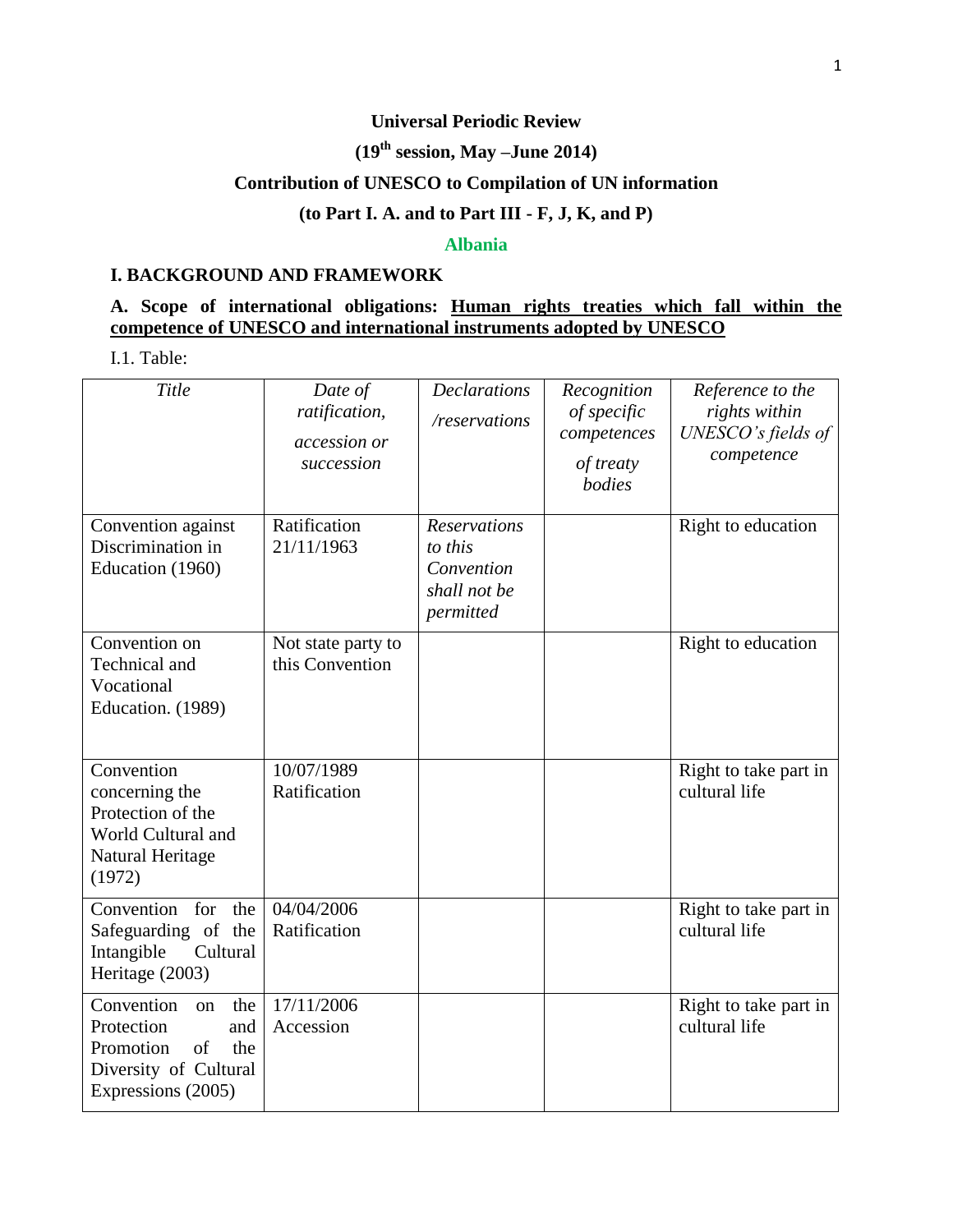### **II. Input to Part III. Implementation of international human rights obligations, taking into account applicable international humanitarian law to items F, J, K, and P**

#### **Right to education**

#### **Constitutional Framework:**

2. **The Constitution of Albania of 1998<sup>1</sup>** guarantees the right to education for everyone in its **Article 57**. According to this Article, mandatory education and general high school education in public schools are free but pupils and students may also be educated in private schools of all levels, which are created and operated on the basis of law. General high school public education is open for all and professional high school education and higher education can be conditioned only on criteria of abilities. This Article provides that mandatory school education is determined by law and the autonomy and academic freedom of higher education institutions are guaranteed by law. In addition, **Article 20** guarantees the right of persons belonging to national minorities to study and be taught in their mother tongue. According to **Article 59** the State aims to supplement private initiative and responsibility with education and qualification according to ability of children and the young. Moreover, the State aims to supplement private initiative and responsibility with care and help for the aged, orphans and persons with disabilities. **Article 18** enshrines the principle of non-discrimination and states that "1. All are equal before the law. 2. No one may be unjustly discriminated against for reasons such as gender, race, religion, ethnicity, language, political, religious or philosophical beliefs, economic condition, education, social status, or ancestry. 3. No one may be discriminated against for reasons mentioned in paragraph 2 if reasonable and objective legal grounds do not exist."

### **Legislative Framework:**

l

- 3. The basic legislative framework for education in Albania is made up of:
	- The Pre-University Education Act No. 7952 of June 1995<sup>2</sup> and subsequent amendments,
	- The **Normative Provisions for Public Schools**<sup>3</sup> .
	- The **Labour Code of the Republic of Albania** (1995).
	- The **Private Education Act** (1995).
	- The Higher Education Law no. 9741 of 21 May 2007 (amended in July 2010)<sup>4</sup>.

<sup>&</sup>lt;sup>1</sup> <http://www.president.al/english/pub/doc/Albanian%20Constitution.pdf>

 $^2$  [http://www.see-educoop.net/education\\_in/pdf/law\\_on\\_pre\\_univ\\_educ\\_syst-alb-enl-t04.pdf](http://www.see-educoop.net/education_in/pdf/law_on_pre_univ_educ_syst-alb-enl-t04.pdf)

<sup>3</sup> [http://www.mash.gov.al/File/Legjislacioni\\_MASH/Annex%206-NORMATIVE%20PROVISIONS.pdf](http://www.mash.gov.al/File/Legjislacioni_MASH/Annex%206-NORMATIVE%20PROVISIONS.pdf)

<sup>&</sup>lt;sup>4</sup> [http://www.mash.gov.al/File/Legjislacioni\\_MASH/LHERA-EN.pdf](http://www.mash.gov.al/File/Legjislacioni_MASH/LHERA-EN.pdf)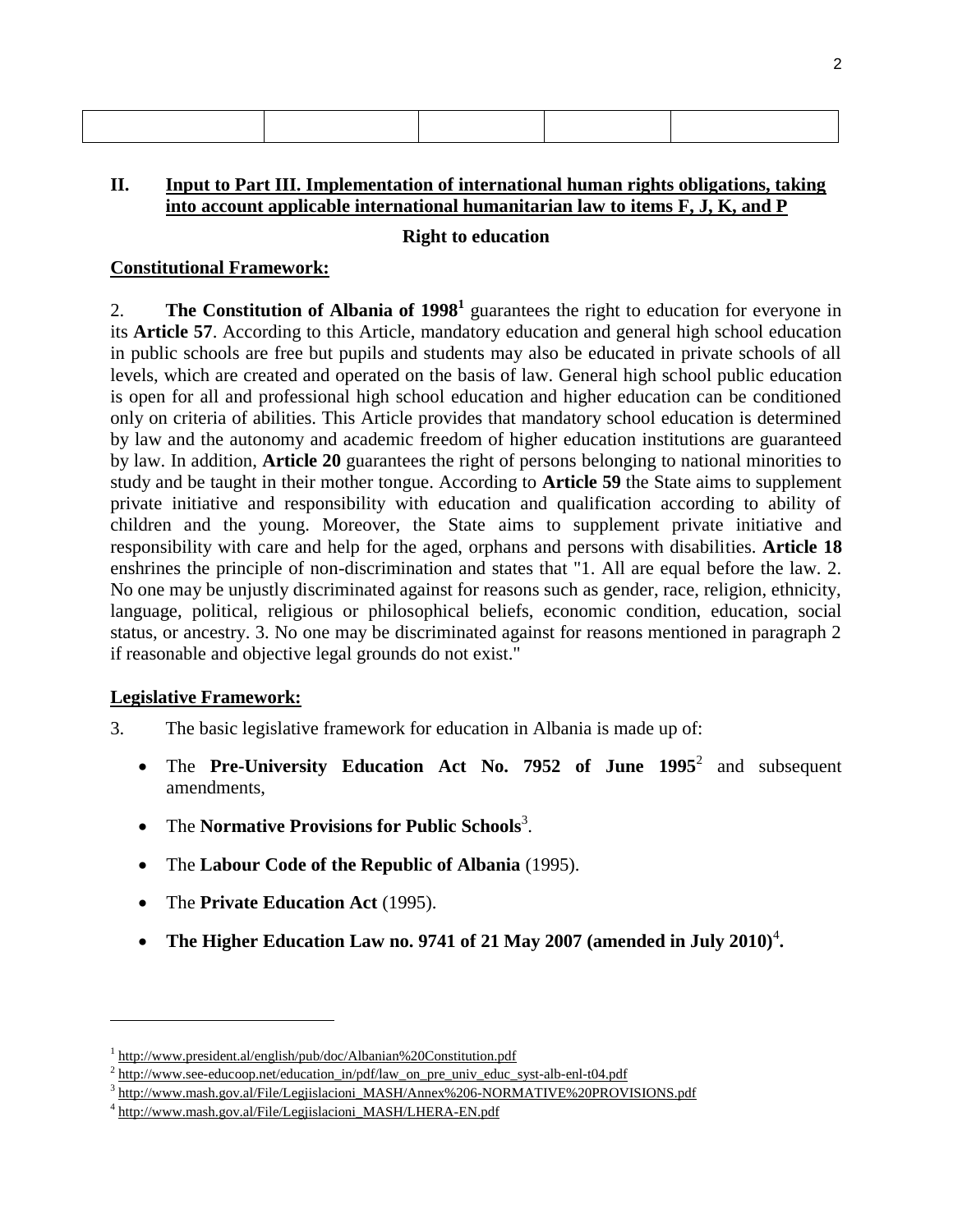- The **Decision of the Council of Ministers No. 156** of March 2001, which concerns the recognition of non-public higher education programmes.
- The **Decision of the Council of Ministers No. 864** of 5 December 2007 (amended in June 2008) in order to regulate the offering of doctoral studies at the university level in accordance with the Bologna process.
- The **Council of Ministers' Decree No. 467** of 18 July 2007, which defines the criteria and procedures for the pedagogic and scientific qualifications system of academic staff in higher education institutions.
- The **Vocational Education and Training (VET) Law No. 8872** of 29 March 2002 (amended in June  $2011$ )<sup>5</sup>.
- According to **Instruction No. 20 of 2004**, which is about university programs and cycles.
- The Law No. 78 of 8 February 2006<sup>6</sup> provides for the establishment of state *matura* exams to be administered at the end of secondary education through external evaluation.
- The Law on Gender Equality in Society No. 9970 of 24 July 2008<sup>7</sup>.

# **Policy Framework:**

4. The **National Education Strategy 2004-2015<sup>8</sup>** owes a great deal and relies heavily on the document "National Pre-university education development Strategy", already formally approved by the Albanian Government in June 2004. The strategy identifies four priority areas: (i) reforming and strengthening the management capacity (governance); (ii) improving the quality of the teaching and learning process; (iii) financing pre-university education; and (iv) capacitybuilding and human resource development. This strategy is expected to help strengthen the sector's performance and serve as a basis for concerted efforts to achieve better learning outcomes in a more equitable and efficient manner. Decentralization of the education system management and service delivery at the pre-university level is a core aspect of the country's ongoing broader efforts.

# **Child protection in schools**<sup>9</sup>

5. **A national roundtable on Child Protection in Schools** was held on **30 March 2010** in Tirana in Albania. The roundtable brought together around **30 representatives** from central and local government levels in Albania, including the **Deputy Minister of Education and Science**, officials from local and international NGOs, donors and partners to the Child Protection Safety

l

 $^5$ [http://www.mash.gov.al/File/arsimi-parauniversitar/arsimi\\_profesional/16-09-2011\\_Ligji\\_arsimit\\_profesional\\_azhornuar\\_en.pdf](http://www.mash.gov.al/File/arsimi-parauniversitar/arsimi_profesional/16-09-2011_Ligji_arsimit_profesional_azhornuar_en.pdf) 6 [http://www.mash.gov.al/File/Legjislacioni\\_MASH/Annex%2010-DCM%20No.78,%20dated%208.2.2006%20-](http://www.mash.gov.al/File/Legjislacioni_MASH/Annex%2010-DCM%20No.78,%20dated%208.2.2006%20-%20On%20Maturity%20Exams.pdf)

[<sup>%20</sup>On%20Maturity%20Exams.pdf](http://www.mash.gov.al/File/Legjislacioni_MASH/Annex%2010-DCM%20No.78,%20dated%208.2.2006%20-%20On%20Maturity%20Exams.pdf)

<sup>&</sup>lt;sup>7</sup> http://www.mpcs.gov.al/dpshb/images/stories/files/ligjet/3.4.1.1. Law\_on\_gender\_equality\_in\_society.pdf

<sup>&</sup>lt;sup>8</sup> <http://planipolis.iiep.unesco.org/upload/Albania/Albania-Education-Strategy-2004-2015.pdf>

<sup>9</sup> Terre des Hommes, *National roundtable on child protection in school,* 3 April 2011, [http://www.tdh](http://www.tdh-childprotection.org/news/national-roundtable-discusses-ways-to-strengthen-child-protection-in-schools)[childprotection.org/news/national-roundtable-discusses-ways-to-strengthen-child-protection-in-schools](http://www.tdh-childprotection.org/news/national-roundtable-discusses-ways-to-strengthen-child-protection-in-schools)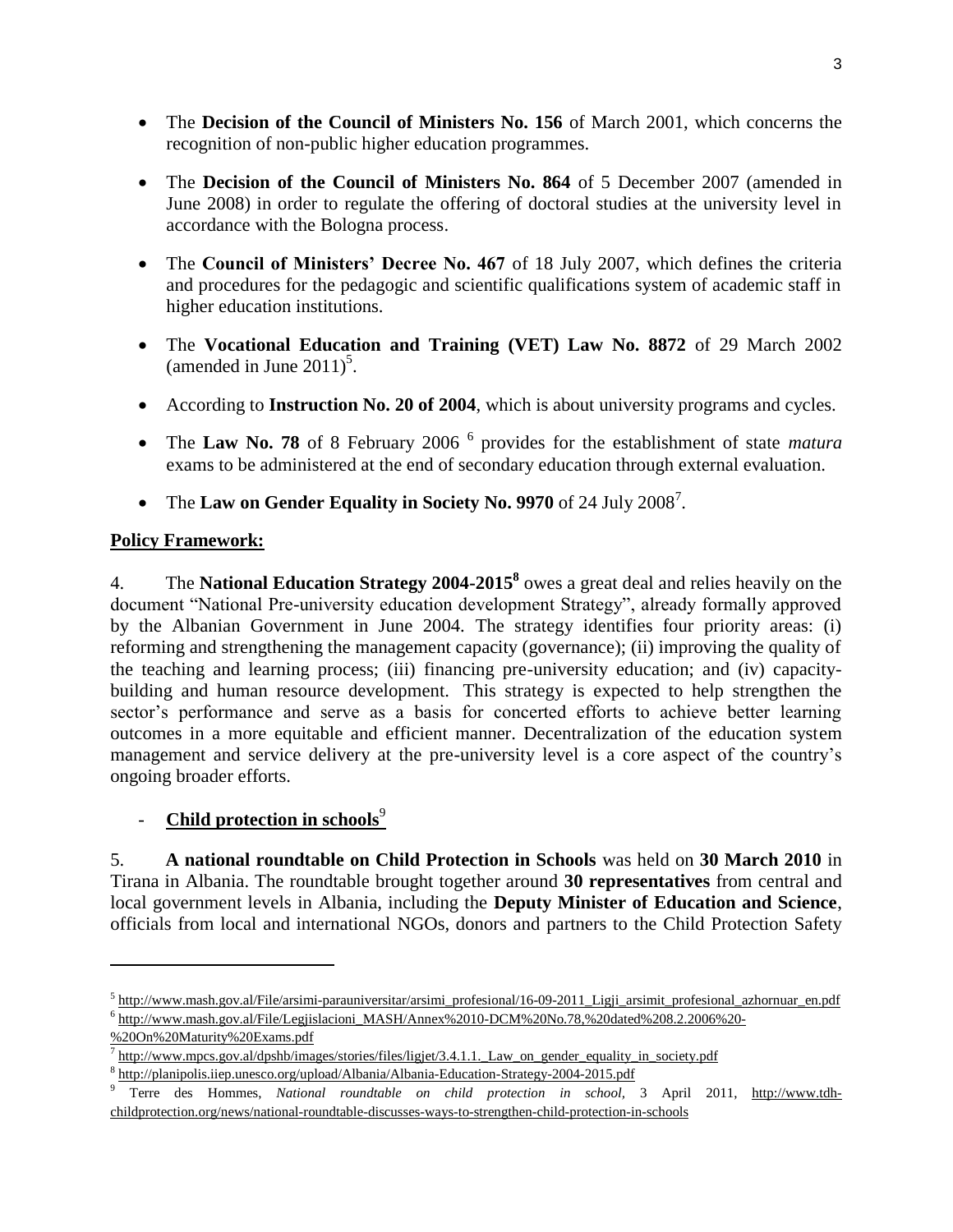Net  $(CPSN)$  Project<sup>10</sup>. The participants had the chance to share comments and discuss the findings and recommendations of the *Terre des hommes* **(Tdh) Report on Child Protection in Schools**. This report marks the conclusion of a series of **child protection trainings** delivered by Tdh Albania to education personnel in **5 Regional Directorates of Education** (namely, **Tirana, Durrës, Fier, Korça and Elbasan**) that took place during February 2009 – November 2010, in close collaboration with the **Human Development Centre**. Nationwide, a total of **122 school directors**, **188 school psychologists** and **11 school psychologist coordinators** have benefited from these trainings. Many of the participants agreed that schools should be assisted in formulating clear child protection policies and procedures, increase their collaboration with other local child protection stakeholders, particularly the Child Protection Unit, and include more awareness raising activities on child rights and child protection in their educational programs. In this context, the school psychologists should be empowered to play their crucial child protection role by better clarifying their responsibilities and by offering them proper on-the-job training, support and supervision.

# Teacher training<sup>11</sup>

6. In November 2010, *Terre des hommes* in collaboration with the Human Development Center had organized a **training seminar on Child Protection in the School for school directors** in Korça. In total, 19 school directors participated. Among issues discussed the most important ones were: i) How to implement case management procedures in the school; ii) How to better solve various child protection issues in the school; iii) How to have an effective collaboration among various actors in the school to better respond to children's need for protection. Participants displayed particular interest when it came to learning about the distinction between **child protection from a rights-based approach** and a **needs-based approach**, as well the respective responsibilities that would derive from a better implementation of child protection standards and procedures in the school.

### - **Quality**

l

7. It shall be noticed that all primary schools suffer from the lack of computers, overhead projectors, television sets, slide projectors, cassette decks, and modern classrooms and teaching materials for the teaching of physics, chemistry, biology, technical subjects and physical education. Secondary schools face the same situation, although it differs from school to school. To upgrade the quality and relevance of pre-university education, curriculum and textbook reforms have been initiated, aiming to complete the implementation of the revised curriculum of basic education by 2010 and of secondary education by 2015. Moreover, efforts to improve the quality of teaching include the development of competencies for teachers and a teacher accreditation system, introduction of an in-service training programme and reforms in pre-service training.

8. **The National Center for Assessment and Evaluation** has been established to carry out independent assessment of learning achievement and support university entrance examinations.<sup>12</sup>

<sup>10</sup> <http://tdh-childprotection.org/projects/albania/description>

<sup>&</sup>lt;sup>11</sup> Terre des Hommes *Korça school directors received child protection training*, 13 December 2010, [http://tdh](http://tdh-childprotection.org/news/korca-school-directors-received-child-protection-training)[childprotection.org/news/korca-school-directors-received-child-protection-training](http://tdh-childprotection.org/news/korca-school-directors-received-child-protection-training)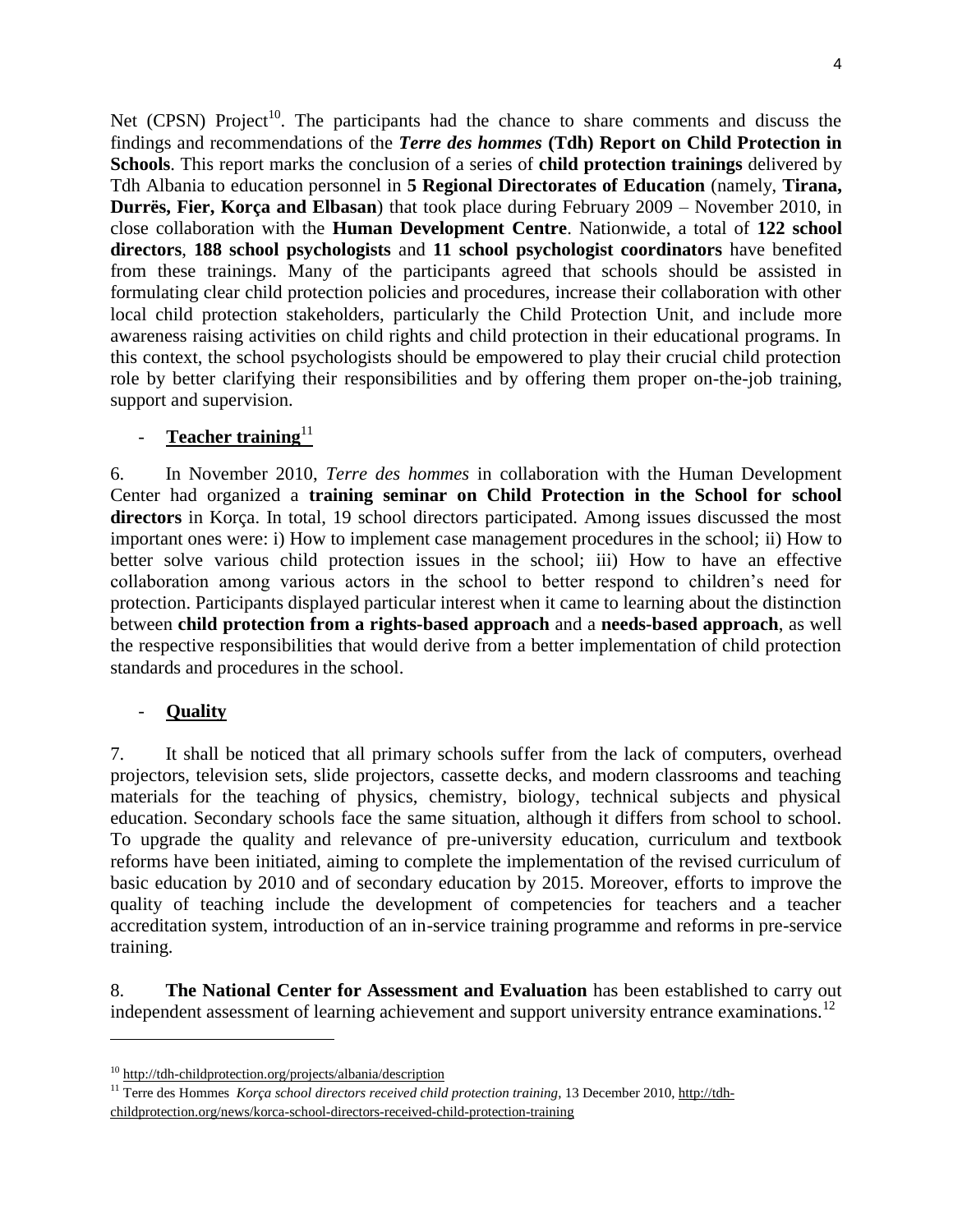### **Cooperation:**

9. Albania is party to the 1960 UNESCO Convention against Discrimination in Education (CADE) since 1963. However, it did not report to UNESCO on the measures taken for the implementation of the Recommendation against Discrimination in Education within the framework of the:

- Sixth Consultation of Member States (covering the period 1994-1999).
- Seventh Consultation of Member States (covering the period 2000-2005).
- Eighth Consultation of Member States (covering the period 2006-2011).

10. Albania did not report within the framework of the Fourth Consultation of Member States the measures taken for the implementation of the 1974 UNESCO Recommendation concerning Education for International Understanding, Co-operation and Peace and Education relating to Human Rights and Fundamental Freedoms (covering the period 2005-2008). It has not yet reported within the framework of the Fifth Consultation of Member States the measures taken for the implementation of the 1974 Recommendation (covering the period 2009-2012).

11. Albania did not report within the framework of the First and Second Consultations (1993 and 2011) on the measures taken for the implementation of the 1976 Recommendation on the Development of Adult Education.

12. Albania is not party to 1989 UNESCO's Convention on Technical and Vocational Education.

### **Cultural rights**

### Freedom of creative activity, artistic freedoms, right to conduct cultural practices – cultural heritage practice

### Normative Framework: constitutional and legislative frameworks:

13. The Albanian Cultural Heritage legislation is based on Law No 9048 "on Cultural Heritage", issued in 2003 and amended by law No 9882, issued on 2008, which recognizes as the material values of cultural heritage the centres, zones and regions, inhabited or uninhabited, of archaeological, historic, ethnological, architectonic and engineering value and set the protection for a large number of individual buildings as Cultural Monuments of 1st and 2nd category. A new "Law on Cultural Heritage" is currently being drafted to address concerns of Cultural Heritage institutions as well as some procedural concerns. The implementation of the Convention for the protection of the diversity of cultural expressions is based on Law n°9613 issued in 2006.

### Institutional framework:

l

14. The public services involved in the protection of cultural heritage and cultural expressions is, at the central level, the Ministry of Tourism, Culture, Youth and Sports, and in particular the

<sup>&</sup>lt;sup>12</sup> World Data on Education, sixth edition, 2006/07,

[http://www.ibe.unesco.org/fileadmin/user\\_upload/archive/Countries/WDE/2006/CENTRAL\\_and\\_EASTERN\\_EUROPE/Albania/](http://www.ibe.unesco.org/fileadmin/user_upload/archive/Countries/WDE/2006/CENTRAL_and_EASTERN_EUROPE/Albania/Albania.pdf) [Albania.pdf](http://www.ibe.unesco.org/fileadmin/user_upload/archive/Countries/WDE/2006/CENTRAL_and_EASTERN_EUROPE/Albania/Albania.pdf)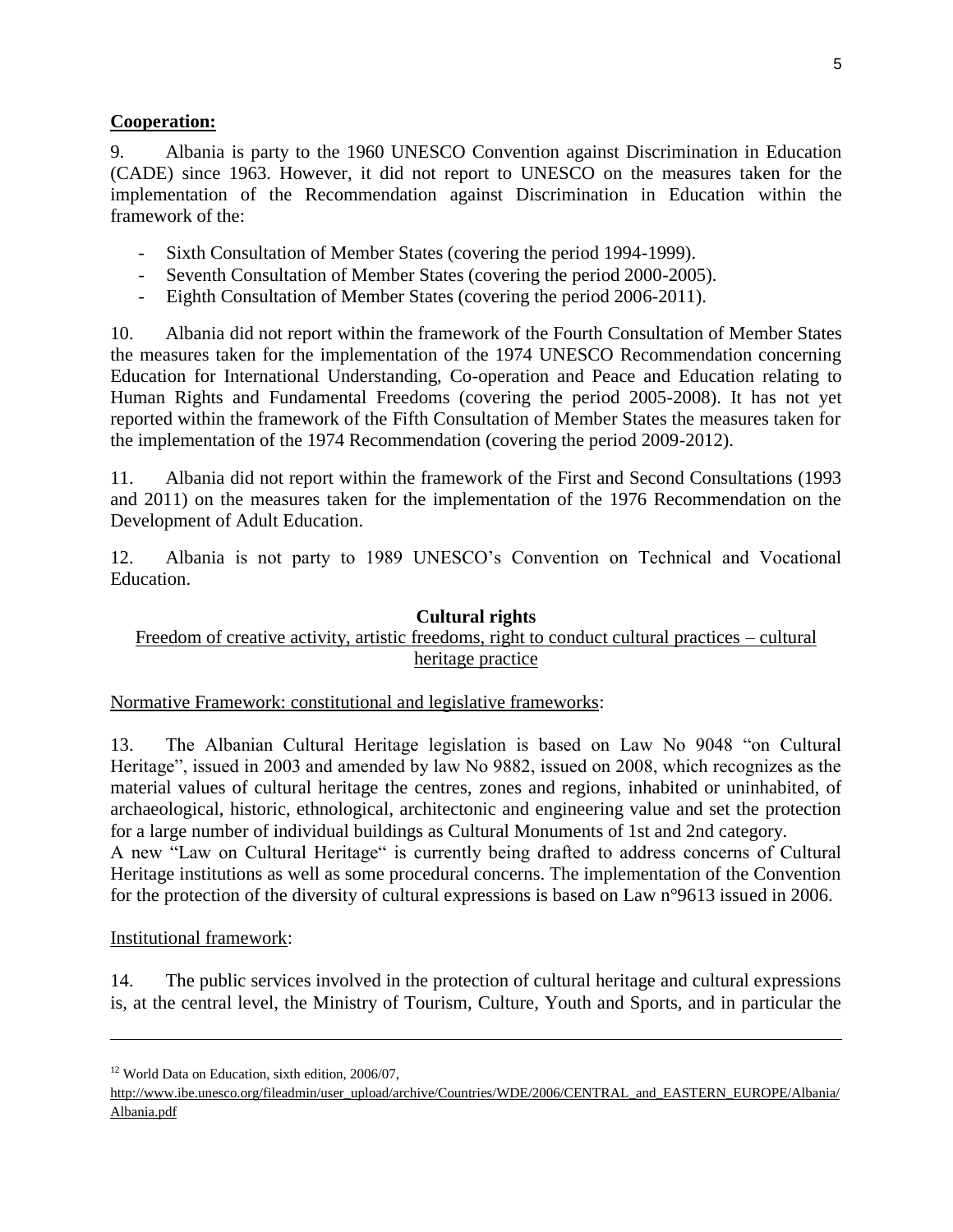Institute of Cultural Monuments (IMK), a scientific and budgetary state institution responsible for the protection, restoration and revitalization of cultural and historic monuments, the Directory of National Cultural Heritage, a policy-making body, which coordinates the Regional Directories of National Culture and Archaeological Parks dealing with national issues of cultural heritage management (tangible and intangible). At the local level there are the Regional Directories of National Culture, under the Ministry of Tourism, Culture, Youth and Sports. The Ministry of Culture has approved a new structure in which the Cultural Heritage department is also in charge of cultural diversity. A national committee chaired by the Minister of Culture has been set up for the implementation of the 2003 Convention

#### Policy measures:

15. A global strategy for culture has been drafted in 2012. It focuses on support to (i) creativity of Albanian artists and their art, (ii) protection and promotion of cultural heritage and national identity and (iii) increase of role of cultural life in the improvement of quality of life. Policy measures have therefore focused on the establishment of proper mechanisms to enable the development of diverse cultural communities in Albania. In the field of cultural heritage, during the last three years the IMK, in collaboration with other stakeholders, has worked towards taking under control the illegal interventions.

#### Work with civil society:

16. The civil society is actively involved in the implementation of the conventions in their various fields of action. With regard to the 1972 World Heritage Convention, the civil society participates in the elaboration and implementation of the management of sites and properties included in the World Heritage list. The role of civil society focuses on involving with local communities through participatory processes and on raising their awareness and responsiveness to challenges pertaining to heritage safeguarding and management. The same is true for the implementation of the 2003 Intangible Cultural Heritage Convention which assigns a key role to individuals, groups and communities in the identification and safeguarding of their intangible cultural heritage. As such, the implementation of the Convention at the local level is largely ensured thanks to civil society organizations and actors. Similarly, the role of the civil society in the implementation of the 2005 Convention is also important in relation to minority groups and other indigenous groups of Albania.

### **Freedom of opinion and expression**

Constitutional and Legislative Framework:

17. Freedoms of expression and the press are guaranteed under the Article 22 of the Albanian Constitution (1998) and Article 23 assures the right to information.

18. Defamation is a criminal offense under Article 120 of the Penal Code with punishment of a fine or imprisonment of up to two years. Under Article 240 and 268, defamation toward public officials on duty or the country's symbols is punishable with a fine or imprisonment of up to two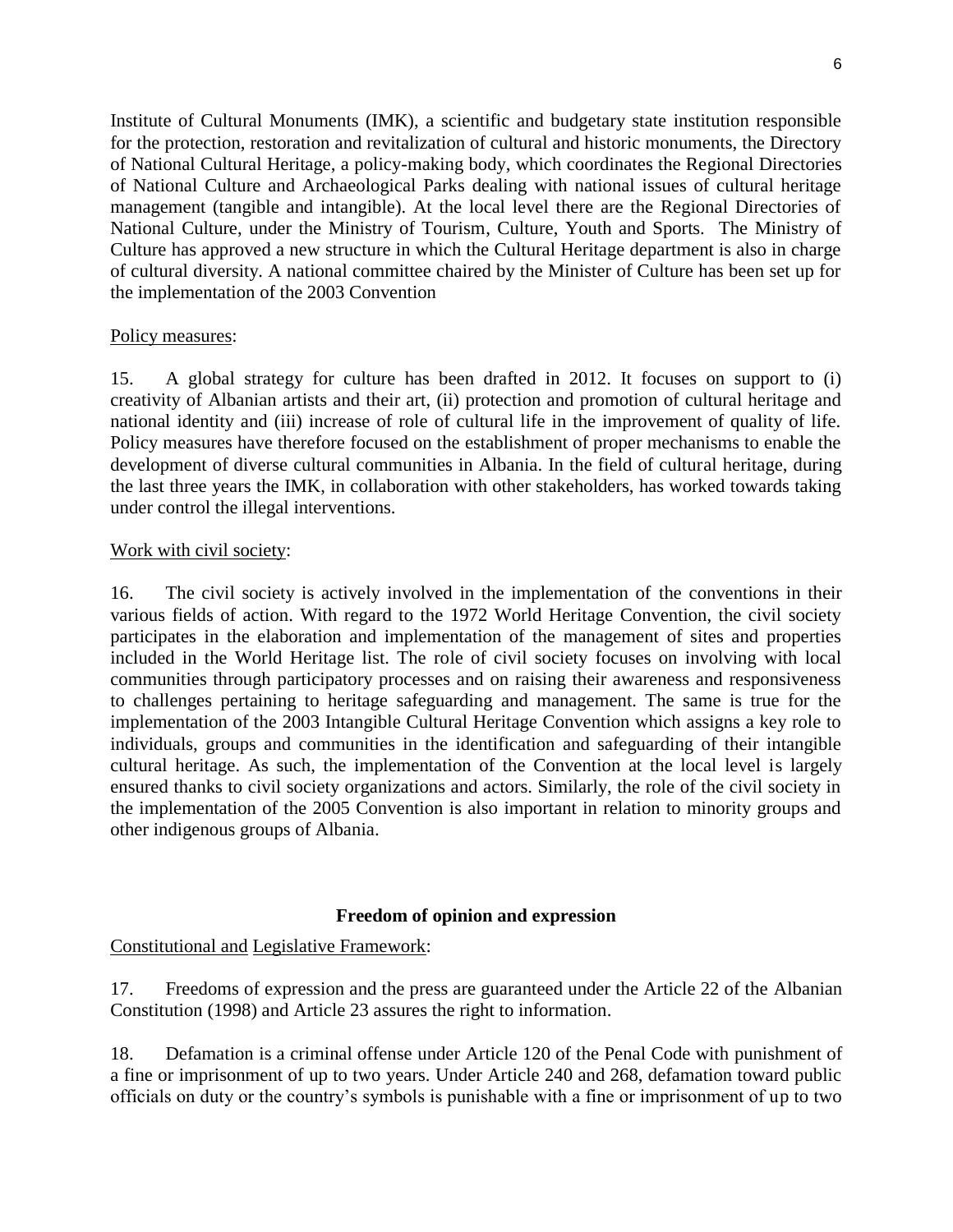years. Furthermore, Article 241 extends the punishment to up to three years when the crime is committed toward the president.

19. A freedom of information law has been in existence since 1999.

# Media Self-Regulation:

20. Self-regulation mechanism exists through entities such as the Association of Albanian Journalists, League of Professional Journalists, Albanian Press Council, and the Albanian Media Club (AMC).

### Safety of Journalists:

21. UNESCO has not recorded any killings of journalists between 2008 and 2012.

# **Right to development and environmental issues**

22. Ensuring environmental sustainability<sup>13</sup>: Albania is rich in biological diversity and natural resources. However, overexploitation and poor management have had significant negative effects on the diversity and abundance of biological wealth. Due to recent rapid growth, solid waste management as well as water and air quality have become pressing issues. Deforestation and land degradation also need to be addressed. The size of protected areas remains insufficient to ensure effective conservation of the country's biological diversity.

23. Progress in environmental management and the legal framework in Albania regarding environmental issues is already quite comprehensive. However, increased legal, institutional, human capacities and funding are necessary to meet the levels appropriate for EU integration.

# **III. RECOMMENDATIONS**

 $\overline{\phantom{a}}$ 

# **Right to education**

24. Albania should be encouraged to submit state reports for the periodic consultations of UNESCO's education related standard-setting instruments, especially for the Convention against Discrimination in Education.

25. Albania could be encouraged to take additional measures to provide girls and women with increased educational opportunities.

<sup>&</sup>lt;sup>13</sup> UNESCO Country Programming Document for Albania (2009-2010):

http://unesdoc.unesco.org/images/0018/001832/183243e.pdf.>